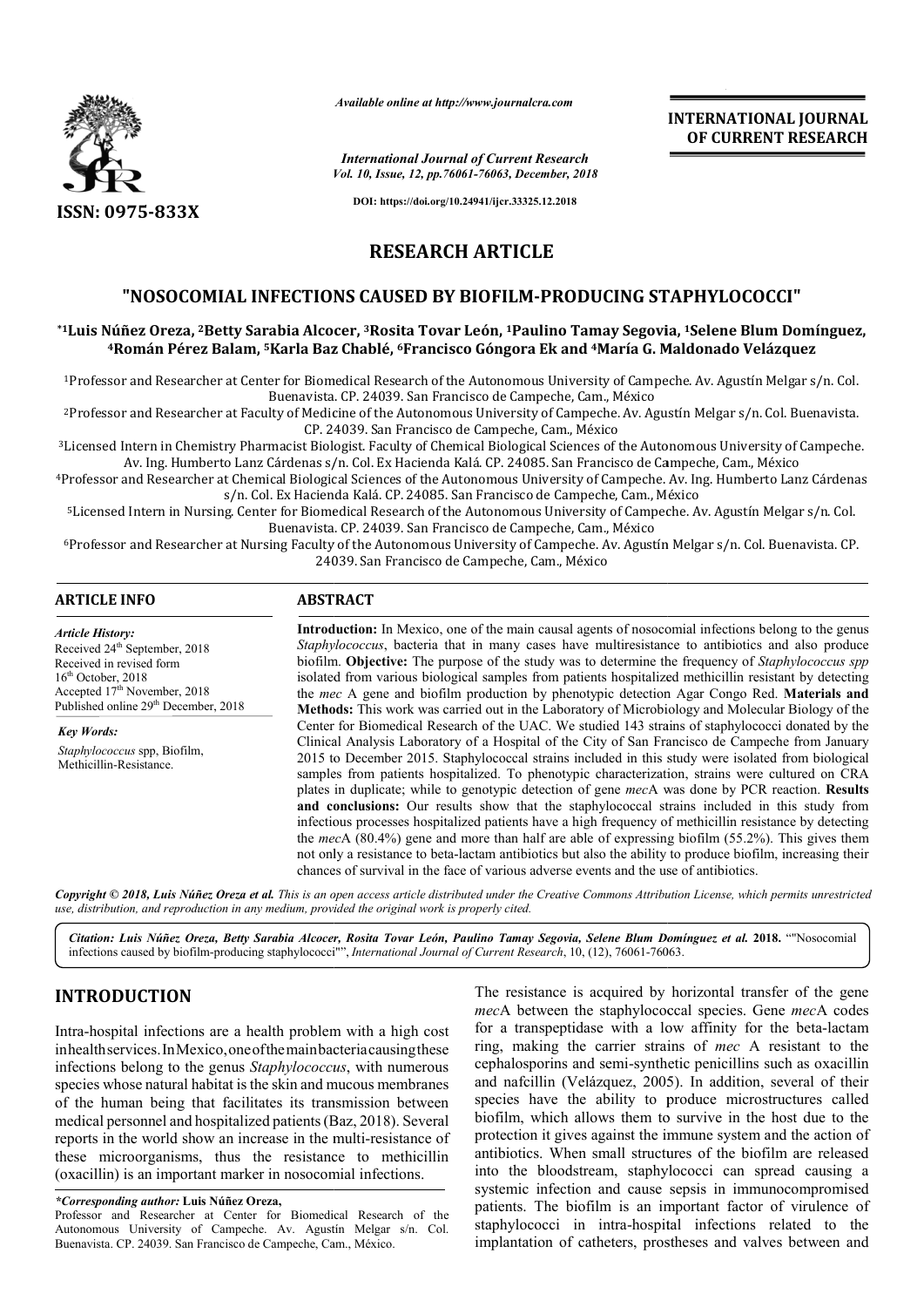even tissues (Ziebuhr, 1999). Therefore, the objective of this work was to identify methicillin-resistant staphylococcal work was to identify methicillin-resistant staphylococc<br>strains able of producing biofilm from nosocomial infections.

## **MATERIALS AND METHODS**

This work was carried out in the Laboratory of Microbiology and Molecular Biology of the Center for Biomedical Research of the UAC.

**Staphylococcal strains:** We studied 143 strains of staphylococci donated by the Clinical Analysis Laboratory of a Hospital of the City of San Francisco de Campeche from January 2015 to December 2015. Staphylococcal strains included in this study were isolated from biological samples from patients hospitalized. The samples were urine cultures, purulent secretions, abscesses, wounds, blood cultures and catheter tips. Each strain was re-isolated and identified in our laboratory. For re-isolation, the strains were seeded in soy broth and trypticasein (CST) and incubated for 24 h at 35 ° C. They were then striated on salt and mannitol agar (ASM), and incubated for 18 h at 35  $\degree$  C. In the identification stage, every catheter tips. Each strain was re-isolated and identified in our laboratory. For re-isolation, the strains were seeded in soy broth and trypticasein (CST) and incubated for 24 h at 35  $\degree$  C. They were then striated on sa coagulase-positive were identified by automated Vitek II (Biomerux) equipment.

**Phenotypic characterization:** The strains were cultured on CRA plates, prepared by adding 0.8 g of Congo Red, 12 g bacto agar and 36 g of glucoseforone liter of brain heart infusion. The plates were subsequently incubated for 24 h at 37°C and additionally overnight at room temperature(Arciola, 2001 and Castro, 2013). The CRA plates assays weremadeby duplicate, and consistent results were obtained. For each strain, this experiment was repeated three times. The presence of black colonies were interpreted as positive biofilm strainwhile red colonies were interpreted as negative biofilm. positive were identified by automated Vitek II<br>) equipment.<br>
ic characterization: The strains were cultured on<br>
s, prepared by adding 0.8 g of Congo Red, 12 g<br>
r and 36 g of glucoseforone liter of brain heart<br>
free plates

**Genotypic detection of** *mec* **A:** From each one of the staphylococcal strains evaluated, the DNA was isolated. Subsequently, by means of the PCR reaction and using the corresponding forward and reverse oligonucleotides, a fragment of gene *mec*A was amplified. The product obtained from the PCR reaction was subjected to agarose gel electrophoresis, which was then stained with ethidium bromide. Detection of fragment of gene *mec* the visualization of a band of size of 397 bp using a UV trasnsilluminator.

### **RESULTS**

**Identification of positive and negative c coagulase staphylococcal strains:** All strains included in this study tested positive for gram stain and catalase test, being identified as strains belonging to the genus Staphylococcus using the automated Vitek II equipment. The coagulase test was positive for 47 strains (32.7%) and negative for the remaining 96 (67.1%). The strains were isolated from urine cultures in 24.5%, from purulent secretions, abscesses or wounds in 56.6% and from blood culture and catheter tip in 18.9%. The number of isolated positive (CoP) or negative (CoN) strains to the coagulase test was more predominant in the CoN from urocultures with 94.3%, followed by the blood cultures and tip of catheter with 85.2%. In the case of staphylococcal strains from purulent secretions, abscesses or wounds, the isolations were similar for both the CoP strains (50.6%) and the CoN strains (49.4%) (Figure 1).



**from various samples from hospitalized patients.**



**Figure 2. Staphylococcal positive and negative coagulase strains producing biofilm isolated from various samples from hospitalize patients**



**Figure 3. Coagulase positive and negative staphylococcal strains carrying**  Figure 3. Coagulase positive and negative staphylococcal strains carrying<br>the gene*mec*A that confers resistance to methicillin isolated from various **samples from hospitalized patients.**



**Figure 4. Strains of coagulase positive and negative staphylococci isolated from several samples of hospitalized patients. Strains were carriers of the**  *mec***A,** *ica***A and** *ica***D genes, which when expressed confer resistance to methicillin and become producers of biofilms.**